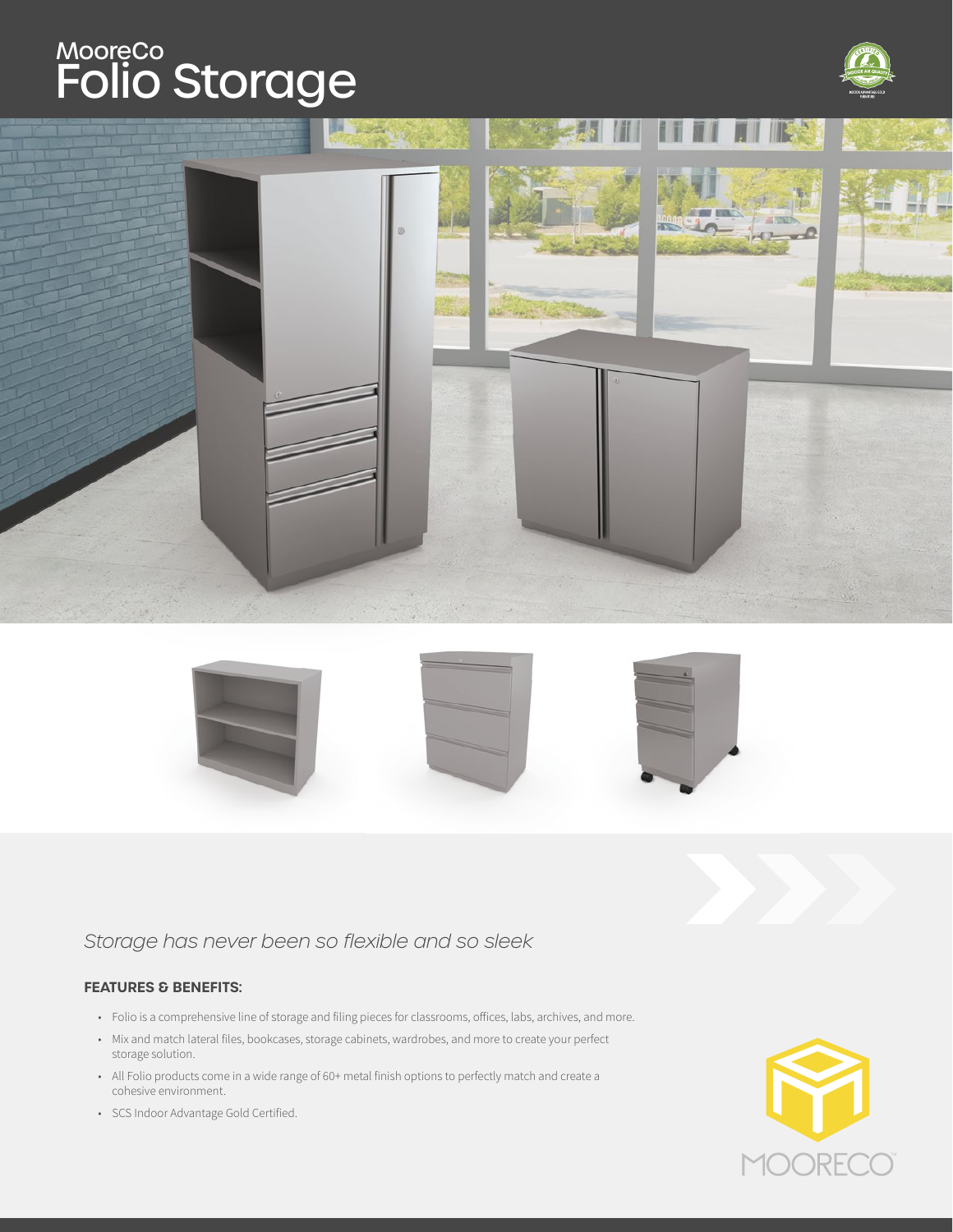# Folio Storage

### BODY CONSTRUCTION

- All pieces feature welded steel frame construction and formed channels
- Available in 60 metal finishes to match any environment or existing cabinetry
- Multiple base configurations with a variety of storage and orientation options

### FOLIO LATERAL STORAGE

| <b>BASE PART NO.</b>      | <b>DESCRIPTION</b>                                 | <b>DIMENSIONS</b>  |
|---------------------------|----------------------------------------------------|--------------------|
| ST.FO.LF.2DR.301828       | Folio Lateral Storage (30 in) / 2 Drawer           | 28"H x 30"W x 18"D |
| ST.FO.LF.3DR.301840       | Folio Lateral Storage (30 in) / 3 Drawer           | 40"H x 30"W x 18"D |
| ST.FO.LF.4DR.301851       | Folio Lateral Storage (30 in) / 4 Drawer           | 51"H x 30"W x 18"D |
| ST.FO.LF.RS.4DR.301866    | Folio Lateral Storage (30 in) / 4 Drawer + 1 Shelf | 66"H x 30"W x 18"D |
| ST.FO.LF.RS.5DR.301877    | Folio Lateral Storage (30 in) / 5 Drawer + 1 Shelf | 77"H x 30"W x 18"D |
| ST.FO.LF.2DR.361828       | Folio Lateral Storage (36 in) / 2 Drawer           | 28"H x 36"W x 18"D |
| ST.FO.LF.3DR.361840       | Folio Lateral Storage (36 in) / 3 Drawer           | 40"H x 36"W x 18"D |
| ST.FO.I F.4DR.361851      | Folio Lateral Storage (36 in) / 4 Drawer           | 51"H x 36"W x 18"D |
| ST.FO.I F.R.S. 4DR.361866 | Folio Lateral Storage (36 in) / 4 Drawer + 1 Shelf | 66"H x 36"W x 18"D |
| ST.FO.I F.R.S.5DR.361877  | Folio Lateral Storage (36 in) / 5 Drawer + 1 Shelf | 77"H x 36"W x 18"D |
| ST.FO.LF.2DR.421828       | Folio Lateral Storage (42 in) / 2 Drawer           | 28"H x 42"W x 18"D |
| ST.FO.LF.3DR.421840       | Folio Lateral Storage (42 in) / 3 Drawer           | 40"H x 42"W x 18"D |
| ST.FO.LF.4DR.421851       | Folio Lateral Storage (42 in) / 4 Drawer           | 51"H x 42"W x 18"D |
| ST.FO.LF.RS.4DR.421866    | Folio Lateral Storage (42 in) / 4 Drawer + 1 Shelf | 66"H x 42"W x 18"D |
| ST.FO.LF.RS.5DR.421877    | Folio Lateral Storage (42 in) / 5 Drawer + 1 Shelf | 77"H x 42"W x 18"D |

| <b>FOLIO PEDESTAL STORAGE</b> |                                                    |                    |  |
|-------------------------------|----------------------------------------------------|--------------------|--|
| <b>BASE PART NO.</b>          | <b>DESCRIPTION</b>                                 | <b>DIMENSIONS</b>  |  |
| ST.FO.FP.FF.151828            | Folio Freestanding Pedestal (18 in) / File File    | 28"H x 15"W x 18"D |  |
| ST.FO.FP.FF.152228            | Folio Freestanding Pedestal (22 in) / File File    | 28"H x 15"W x 22"D |  |
| ST.FO.FP.FF.152828            | Folio Freestanding Pedestal (28 in) / File File    | 28"H x 15"W x 28"D |  |
| ST.FO.FP.BBE.151828           | Folio Freestanding Pedestal (18 in) / Box Box File | 28"H x 15"W x 18"D |  |
| ST.FO.FP.BBF.152228           | Folio Freestanding Pedestal (22 in) / Box Box File | 28"H x 15"W x 22"D |  |
| ST.FO.FP.BBE.152828           | Folio Freestanding Pedestal (28 in) / Box Box File | 28"H x 15"W x 28"D |  |
| ST.FO.MP.FF.151827            | Folio Mobile Pedestal (18 in) / File File          | 27"H x 15"W x 18"D |  |
| ST.FO.MP.FF.152227            | Folio Mobile Pedestal (22 in) / File File          | 27"H x 15"W x 22"D |  |
| ST.FO.MP.FF.152827            | Folio Mobile Pedestal (28 in) / File File          | 27"H x 15"W x 28"D |  |
| ST.FO.MP.BBE.151827           | Folio Mobile Pedestal (18 in) / Box Box File       | 27"H x 15"W x 18"D |  |
| ST.FO.MP.BBF.152227           | Folio Mobile Pedestal (22 in) / Box Box File       | 27"H x 15"W x 22"D |  |
| ST.FO.MP.BBE.152827           | Folio Mobile Pedestal (28 in) / Box Box File       | 27"H x 15"W x 28"D |  |
| ST.FO.MP.TBF.151828           | Folio Mobile Pedestal (18 in) / Tray Box File      | 28"H x 15"W x 18"D |  |
| ST.FO.MP.TBE.152228           | Folio Mobile Pedestal (22 in) / Tray Box File      | 28"H x 15"W x 22"D |  |
| ST.FO.MP.TBF.152828           | Folio Mobile Pedestal (28 in) / Tray Box File      | 28"H x 15"W x 28"D |  |
| ST.FO.FXP.FF.151828           | Folio Fixed Pedestal (18 in) / File File           | 28"H x 15"W x 18"D |  |
| ST.FO.FXP.FF.152228           | Folio Fixed Pedestal (22 in) / File File           | 28"H x 15"W x 22"D |  |
| ST.FO.FXP.FF.152828           | Folio Fixed Pedestal (28 in) / File File           | 28"H x 15"W x 28"D |  |
| ST.FO.FXP.BBF.151828          | Folio Fixed Pedestal (18 in) / Box Box File        | 28"H x 15"W x 18"D |  |
| ST.FO.FXP.BBF.152228          | Folio Fixed Pedestal (22 in) / Box Box File        | 28"H x 15"W x 22"D |  |
| ST.FO.FXP.BBF.152828          | Folio Fixed Pedestal (28 in) / Box Box File        | 28"H x 15"W x 28"D |  |
| ST.FO.HP.BE.151819            | Folio Hanging Pedestal (18 in) / Box File          | 19"H x 15"W x 18"D |  |
| ST.FO.HP.BE.152219            | Folio Hanging Pedestal (22 in) / Box File          | 19"H x 15"W x 22"D |  |

#### FOLIO BOOKSHELF STORAGE

| <b>BASE PART NO.</b> | <b>DESCRIPTION</b>                  | <b>DIMENSIONS</b>  |
|----------------------|-------------------------------------|--------------------|
| ST.FO.BC.2S.301328   | Folio Bookshelf (30 in) / 2 Shelves | 28"H x 30"W x 13"D |
| ST.FO.BC.2S.361328   | Folio Bookshelf (36 in) / 2 Shelves | 28"H x 36"W x 13"D |
| ST.FO.BC.2S.421328   | Folio Bookshelf (42 in) / 2 Shelves | 28"H x 42"W x 13"D |
| ST.FO.BC.3S.301340   | Folio Bookshelf (30 in) / 3 Shelves | 40"H x 30"W x 13"D |
| ST.FO.BC.3S.361340   | Folio Bookshelf (36 in) / 3 Shelves | 40"H x 36"W x 13"D |
| ST.FO.BC.3S.421340   | Folio Bookshelf (42 in) / 3 Shelves | 40"H x 42"W x 13"D |
| ST.FO.BC.4S.301353   | Folio Bookshelf (30 in) / 4 Shelves | 53"H x 30"W x 13"D |
| ST.FO.BC.4S.361353   | Folio Bookshelf (36 in) / 4 Shelves | 53"H x 36"W x 13"D |
| ST.FO.BC.4S.421353   | Folio Bookshelf (42 in) / 4 Shelves | 53"H x 42"W x 13"D |
| ST.FO.BC.5S.301365   | Folio Bookshelf (30 in) / 5 Shelves | 65"H x 30"W x 13"D |
| ST.FO.BC.5S.361365   | Folio Bookshelf (36 in) / 5 Shelves | 65"H x 36"W x 13"D |
| ST.FO.BC.5S.421365   | Folio Bookshelf (42 in) / 5 Shelves | 65"H x 42"W x 13"D |
| ST.FO.BC.6S.301377   | Folio Bookshelf (30 in) / 6 Shelves | 77"H x 30"W x 13"D |
| ST.FO.BC.6S.361377   | Folio Bookshelf (36 in) / 6 Shelves | 77"H x 36"W x 13"D |
| ST.FO.BC.6S.421377   | Folio Bookshelf (42 in) / 6 Shelves | 77"H x 42"W x 13"D |



Lateral Storage



**MOORECO DODITRACT** 2885 Lorraine Ave | Temple, TX 76501 P: 800.749.2258 | F: 866.888.7483 www.moorecoirentrac[t.com](http://moorecocontract.com)